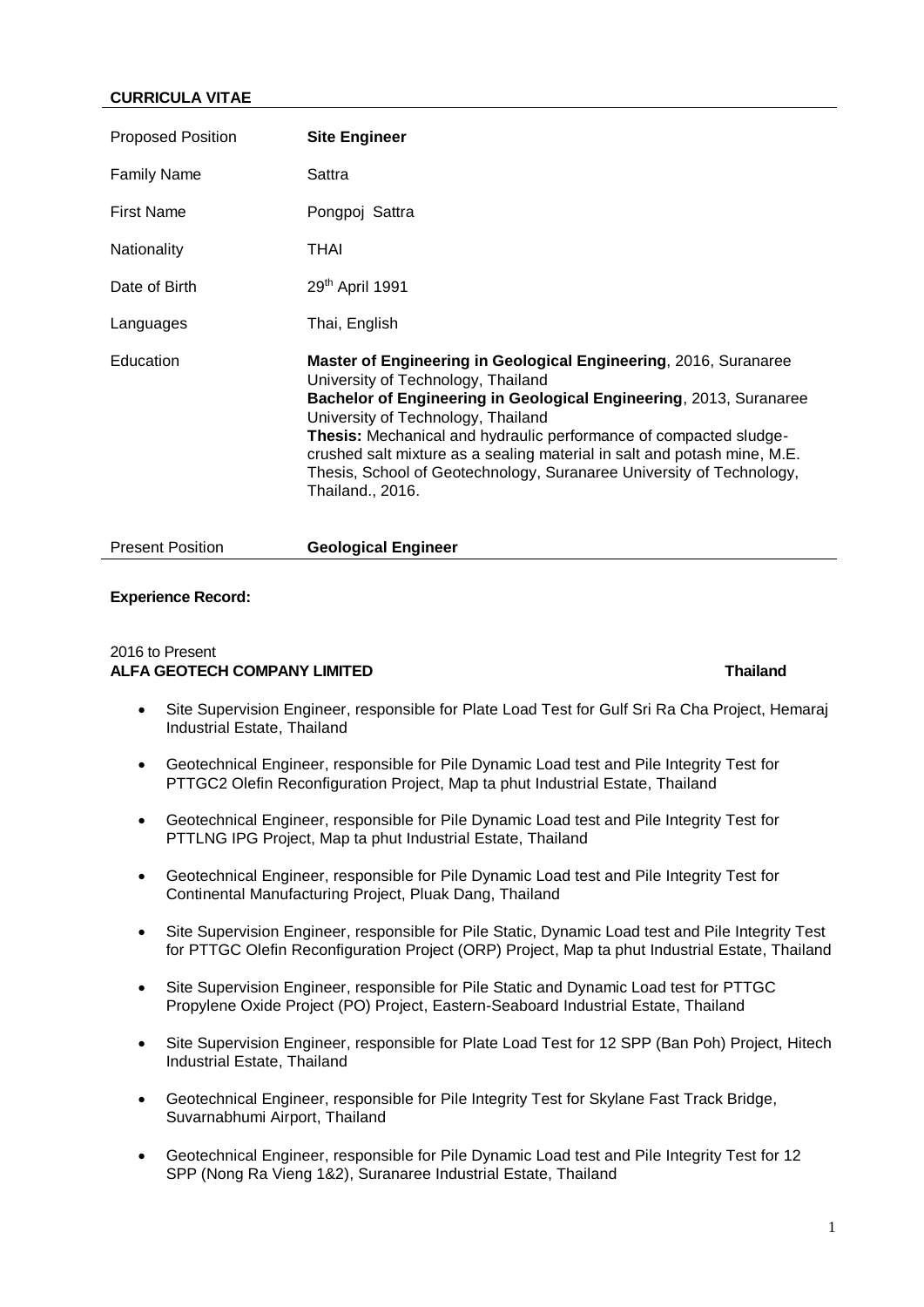- Geotechnical Engineer, responsible for Pile Dynamic Load test for Wang Noi Power Plant, Ayutthaya, Thailand
- Geotechnical Engineer, responsible for Pile Dynamic Load test for NGK factory Phase 2, Asia Industrial Estate (Suvarnabhumi), Thailand
- Site Supervision Engineer, responsible for Pile Integrity Test for 12 SPP (Ban Poh) Project, Hitech Industrial Estate, Thailand
- Site Supervision Engineer, responsible for Pile Static, Dynamic Load test, Pile Integrity Test and Plate Load Test for 12 SPP (Ban Lan) Project, Hitech Industrial Estate, Thailand
- Geotechnical Engineer, responsible for Pile Dynamic Load test and Pile Integrity Test for Skylane Bike Bridge, Suvarnabhumi Airport, Thailand
- Site Supervision Engineer, responsible for Pile Dynamic Load test for Skylane Project, Suvarnabhumi Airport, Thailand
- Site Supervision Engineer, responsible for Pile Dynamic Load test for TCMA Land A Project, Lat Krabang Industrial Estate, Thailand
- Site Supervision Engineer, responsible for subsurface investigation and preparation of the report by Ground Penetrating Radar for Suvarnabhumi Bay Project, Suvarnabhumi Airport, Thailand
- Project Coordinator, responsible for design, control volume and preparation of the report for Surface Improvement Project, Highway No. 347, Ayutthaya Department of Highways, Thailand
- Project Coordinator, responsible for design, control volume and preparation of the report for Surface Improvement Project, Highway No. 9, Thonburi Department of Highways, Thailand
- Project Coordinator, responsible for control volume and preparation of the report for Road Surface Improvement Project, Rural Road Songkhla No. 1008, Thailand
- Project Coordinator, responsible for design, control volume and preparation of the report for Approach Slab Uplift Project, Rural Road Samut Sakhon No. 5021, Thailand
- Project Coordinator, responsible for design, control volume and preparation of the report for Road Surface Improvement Project (Highway Tolls), Kanchanaphisek Expressway (Bang Phli-Suk Sawat), Thailand
- Site Supervision Engineer, responsible for supervision and preparation of progress report for Low Mobility Grouting (LMG) Work for Canadian Solar Plant project, Chonburi, Thailand

## 2009 to 2013

## **SCHOOL OF GEOTECHNOLOGY, SURANAREE UNIVERSITY OF TECHNOLOGY Thailand**

Technical Papers:

- Sattra, P. & Fuenkajorn, K. (2015). Compaction Tests of Sludge-Crushed Salt Mixture for Sealing of Salt and Potash Mines. In The 5th GEOINDO 2015 International Conference on Geology, Geotechnology and Mineral Resources of Indochina. Department of Geotechnology, Facalty of Technology, Khonkaen University, Khon Kaen. 23-24 Nobember 2015.
- Sattra, P. & Fuenkajorn, K. (2015). Shear Strength of Compacted Sludge-Crushed Salt Mixtures. In The9th South East Asian Technical University Consortium (SEATUC). Suranaree University of Technology, Surasammanakarn. 27-30 July 2015

2013 to 2016, senior research assistant in Geomechanics Research Unit (GMR), Suranaree University of Technology, on research related to geomechanical laboratory testing.

• Conducted laboratory testing in rock mechanics for Phu Bia Mining, Lao PDR.